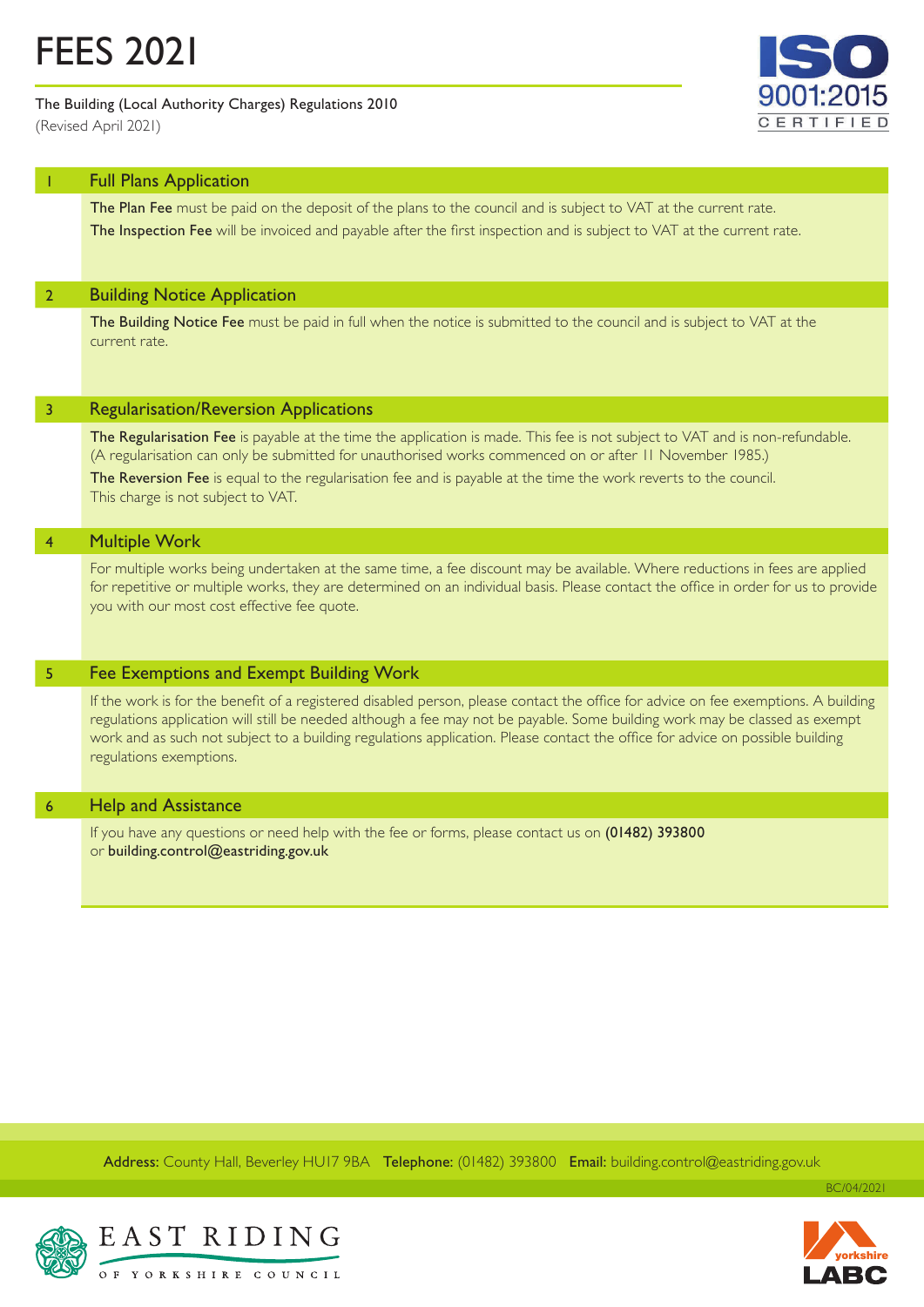## GUIDANCE NOTES - GENERAL



Before work starts and you start to build, extend or convert, you or your agent must deposit the necessary building regulations application. For further information please see the building control website: www.eastriding.gov.uk/buildingcontrol

Payment can be made on the council's website if an application is submitted electronically. Alternatively when submitting a form by email a payment link will be emailed to you, please contact us on (01482) 393800 for assistance. Cheques should be made payable to East Riding of Yorkshire Council. If no payment or an insufficient payment is made, this will delay the application validation until payment is made in full.

The scheme of charges made under The Building (Local Authority Charges) Regulations 2010 is divided into a plan, inspection, building notice, regularisation and reversion fee. Each is subject to a separate charge.

Estimated cost of works refers to a reasonable estimate that would be charged by a person in business to carry out such building work i.e. professional builder, but excluding professional fees and VAT.

Customer service enquiries should be directed in the first instance to the building control office on (01482) 393800. If you feel the service delivered is below standard, you should contact the building control manager who will be pleased to assist and try to resolve any issues for you. The council also has a formal complaints procedure and details are available upon request.

Calculation of charges are made on a maximum number of hours for each project, including administration, data storage, plan checking and inspections (excluding enforcement). Should additional time be needed to determine building regulations compliance the council may seek to recover the additional costs, prior written notification will be given in such cases.

Data storage and data retention will be for a maximum period of 15 years.

The application scope and service agreement following the deposit and acceptance of a building regulations application will be for the full development. This includes the design (plan check) and construction (site inspection) stages from application deposit to final completion. By completing and signing the building control application form you are confirming you agree to the scope of work and service agreement, that you have provided consent as the person who intends to carry out building work as the owner, or as the agent acting on behalf of the owner. Fixed services i.e. electrical installation, boiler and the like, are not included and will be subject to a separate application/fee or self-certification notification.

Innovation or high risk construction techniques. Building control charges have been set on the basis that the building work does not consist of or include innovative or high risk construction techniques and that it is carried out by a person or company deemed competent to carry out the appropriate design and construction being undertaken. If this is not the case and additional plan checking, site inspections or structural checking are required, the work will incur supplementary charges as set out in writing prior to any additional fee charges being made.

Withdrawn or returned applications will be subject to an administrative charge of £120.00, including instances when the agreed service is cancelled by the engagement of a 3rd party service provider. Any building control fee that included a discount given on the basis that ERYC Building Control oversees the work from start to completion, will be payable for any work undertaken, i.e. plan checking service. Any additional administration charges will be as advised at the time of cancellation or withdrawal.

A late completion/archive fee of £120.00 is payable if it has been five years or more since the last inspection and further visits are required before the completion certificate can be issued.

Rejected plans have no further plan charge payable for the first re-submission of the same work following a rejection notice. Further re-submissions will be subject to an additional plan check fee.

Self-certification schemes. A person or company registered with an appropriate Competent Person Scheme may self-certify their own work for building regulations compliance and no further building regulations application will be needed. These works may include the installation of controlled services or fittings such as certain electrical work, boiler installations, solid fuel appliances, hot water cylinders or the insertion of insulating material into the cavity walls of a building. A person or company NOT registered with an appropriate Competent Person Scheme cannot self-certify their own work and a building regulations application must be deposited with the council. An additional charge will then be required.

Progress of work. You must notify us of commencement of work and at certain stages during the construction phase so the work can be inspected, as outlined in the inspection service plan. If you do not keep the council up-to-date on your progress, you might need to open up/alter works or provide further information.

Address: County Hall, Beverley HU17 9BA Telephone: (01482) 393800 Email: building.control@eastriding.gov.uk



EAST RIDING DE YORKSHIRE COUNCIL

BC/04/2021